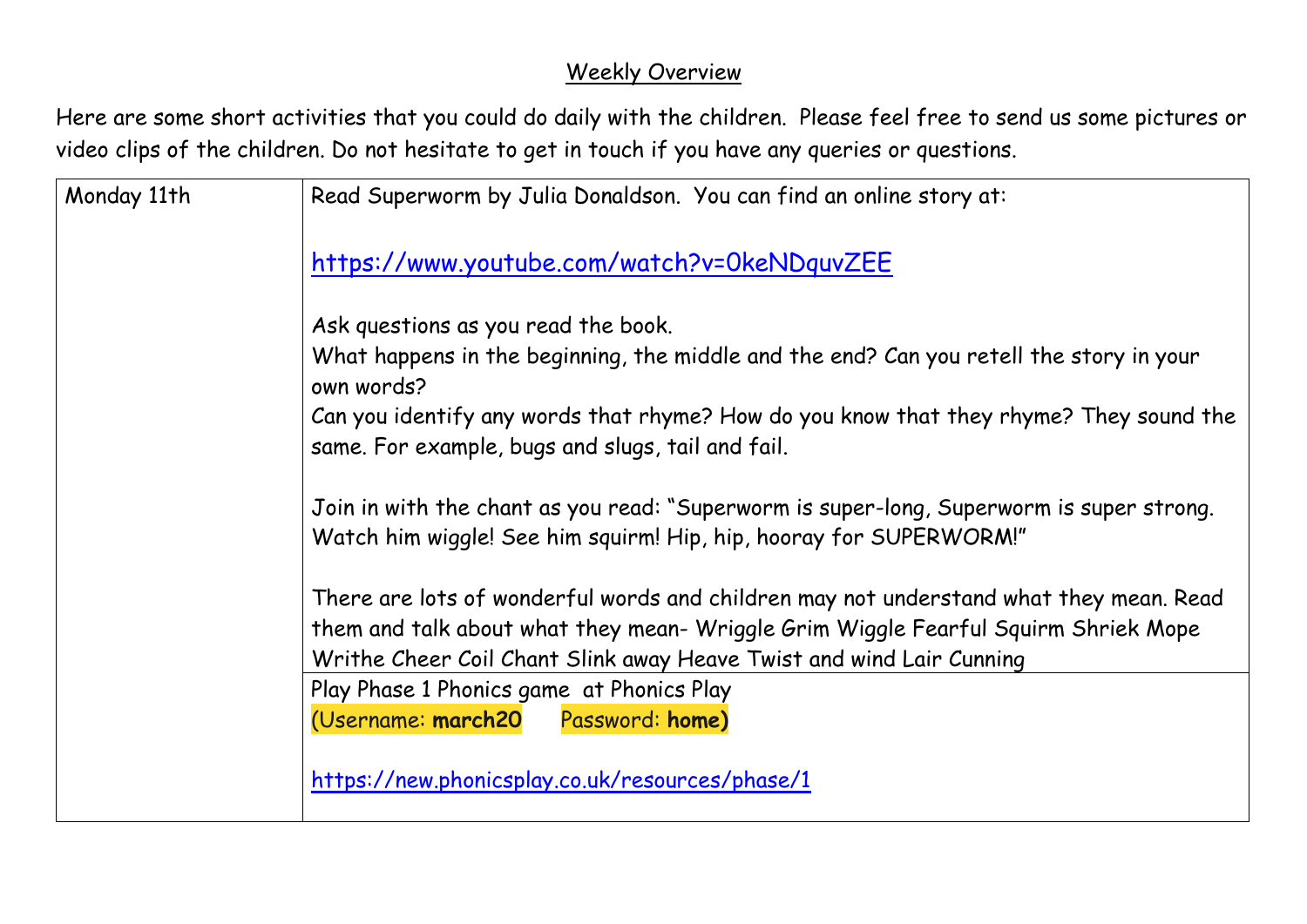| Tuesday 12th   | Use a piece of string to dangle into paint. On a piece of paper, print 'wiggly worms' using<br>your string. Brown or pink paint is best. What pattern and texture do you make? Stick a<br>section of it into your book when it is dry.<br>Go on a mini beast hunt. What can you find? Make a simple chart (similar to a pictogram).<br>Can you draw how many different mini beast you can find? Then count the numbers and |
|----------------|----------------------------------------------------------------------------------------------------------------------------------------------------------------------------------------------------------------------------------------------------------------------------------------------------------------------------------------------------------------------------------------------------------------------------|
|                | write the numeral.                                                                                                                                                                                                                                                                                                                                                                                                         |
| Wednesday 13th | Develop skipping skills - use a skipping rope to skip on the spot. Begin by stepping over the<br>rope in front of you. Progress to jumping over the rope. Next step is to swing the rope over<br>your head, then JUMP! Top Tip: hold out your arms wide. This way, you get a clear loop.                                                                                                                                   |
|                | Look for worms in the soil. This is easier when it has rained, as the worms come to the<br>surface. Why do you think they do? Can you see any worm casts? You may draw or take<br>photographs and record how worms move. Use the words learn from the book to describe<br>how the worms look and move.                                                                                                                     |
| Thursday 14th  | Magic Potions - develop a magic potion which will save Superworm. Petals, grass, bark,<br>twigs, etc. Sing the Superworm chant with the magic! Draw/Paint your potion on a piece of<br>paper. Can children write their own caption for the ingredients?                                                                                                                                                                    |
|                | Watch an episode of snails and see what you can learn.                                                                                                                                                                                                                                                                                                                                                                     |
|                | https://www.youtube.com/watch?v=ki97nLa2rjk                                                                                                                                                                                                                                                                                                                                                                                |